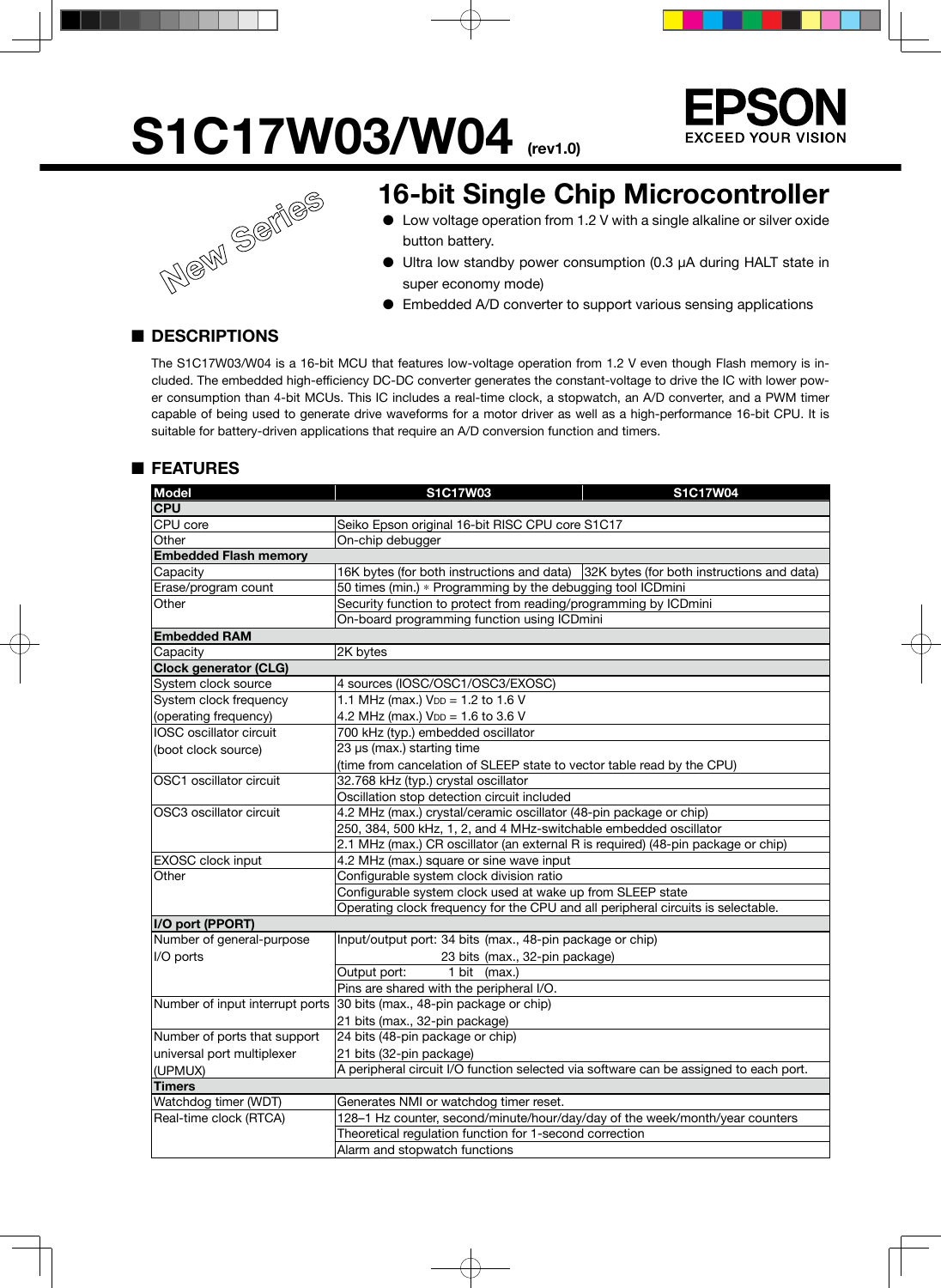| <b>Model</b>                                     | S1C17W03<br>S1C17W04                                                                  |  |  |  |  |  |
|--------------------------------------------------|---------------------------------------------------------------------------------------|--|--|--|--|--|
| <b>Timers</b>                                    |                                                                                       |  |  |  |  |  |
|                                                  |                                                                                       |  |  |  |  |  |
| 16-bit timer (T16)                               | 4 channels                                                                            |  |  |  |  |  |
|                                                  | Generates the SPIA master clocks and the ADC12A operating clock/trigger signal.       |  |  |  |  |  |
| 16-bit PWM timer (T16B)                          | 2 channels                                                                            |  |  |  |  |  |
|                                                  | Event counter/capture function                                                        |  |  |  |  |  |
|                                                  | PWM waveform generation function                                                      |  |  |  |  |  |
|                                                  | Number of PWM output or capture input ports: 2 ports/channel                          |  |  |  |  |  |
| Supply voltage detector (SVD)<br>Detection level |                                                                                       |  |  |  |  |  |
|                                                  | 30 levels (1.2 to 3.6 V)                                                              |  |  |  |  |  |
| Detection accuracy                               | ±3%                                                                                   |  |  |  |  |  |
| Other                                            | Intermittent operation mode                                                           |  |  |  |  |  |
|                                                  | Generates an interrupt or reset according to the detection level evaluation.          |  |  |  |  |  |
| <b>Serial interfaces</b>                         |                                                                                       |  |  |  |  |  |
| UART (UART)                                      | 2 channels                                                                            |  |  |  |  |  |
|                                                  | Baud-rate generator included, IrDA1.0 supported                                       |  |  |  |  |  |
| Synchronous Serial Interface                     | 2 channels                                                                            |  |  |  |  |  |
| (SPIA)                                           | 2 to 16-bit variable data length                                                      |  |  |  |  |  |
|                                                  | The 16-bit timer (T16) can be used for the baud-rate generator in master mode.        |  |  |  |  |  |
| I <sup>2</sup> C (I2C)                           | 1 channel                                                                             |  |  |  |  |  |
|                                                  | Baud-rate generator included                                                          |  |  |  |  |  |
| Sound generator (SNDA)                           |                                                                                       |  |  |  |  |  |
| Buzzer output function                           | 512 Hz to 16 kHz output frequencies                                                   |  |  |  |  |  |
|                                                  | One-shot output function                                                              |  |  |  |  |  |
| Melody generation function                       | 128 Hz to 16 kHz ≈ C3 to C6<br>Pitch:                                                 |  |  |  |  |  |
|                                                  | Duration: 7 notes/rests (Half note/rest to thirty-second note/rest)                   |  |  |  |  |  |
|                                                  | Tempo: 16 tempos (30 to 480)                                                          |  |  |  |  |  |
|                                                  | Tie/slur may be specified.                                                            |  |  |  |  |  |
| IR remote controller (REMC2)                     |                                                                                       |  |  |  |  |  |
| Number of transmitter channels 1 channel         |                                                                                       |  |  |  |  |  |
| Other                                            | EL lamp drive waveform can be generated for an application example.                   |  |  |  |  |  |
| <b>R/F converter (RFC)</b>                       |                                                                                       |  |  |  |  |  |
| Conversion method                                | CR oscillation type with 24-bit counters                                              |  |  |  |  |  |
|                                                  | Number of conversion channels 2 channels (48-pin package or chip)                     |  |  |  |  |  |
|                                                  | 1 channel (32-pin package)                                                            |  |  |  |  |  |
|                                                  | (Up to two sensors can be connected to each channel.)                                 |  |  |  |  |  |
| Supported sensors                                | DC-bias resistive sensors, AC-bias resistive sensors (Ch.0 only)                      |  |  |  |  |  |
| 12-bit A/D converter (ADC12A)                    |                                                                                       |  |  |  |  |  |
| Conversion method                                | Successive approximation type                                                         |  |  |  |  |  |
| Resolution                                       | 12 bits                                                                               |  |  |  |  |  |
| Number of conversion channels 1 channel          |                                                                                       |  |  |  |  |  |
|                                                  | Number of analog signal inputs 6 ports/channel (48-pin package or chip)               |  |  |  |  |  |
|                                                  | 5 ports/channel (32-pin package)                                                      |  |  |  |  |  |
| Multiplier/divider (COPRO2)                      |                                                                                       |  |  |  |  |  |
| Arithmetic functions                             | 16-bit $\times$ 16-bit multiplier                                                     |  |  |  |  |  |
|                                                  | 16-bit $\times$ 16-bit + 32-bit multiply and accumulation unit                        |  |  |  |  |  |
|                                                  | 32-bit ÷ 32-bit divider                                                               |  |  |  |  |  |
| Reset                                            |                                                                                       |  |  |  |  |  |
| #RESET pin                                       | Reset when the reset pin is set to low.                                               |  |  |  |  |  |
| Power-on reset                                   | Reset at power on.                                                                    |  |  |  |  |  |
| Key entry reset                                  | Reset when the P00 to P01/P02/P03 keys are pressed simultaneously (can be en-         |  |  |  |  |  |
|                                                  | abled/disabled using a register).                                                     |  |  |  |  |  |
| Watchdog timer reset                             | Reset when the watchdog timer overflows (can be enabled/disabled using a register).   |  |  |  |  |  |
| Supply voltage detector reset                    | Reset when the supply voltage detector detects the set voltage level (can be enabled/ |  |  |  |  |  |
|                                                  | disabled using a register).                                                           |  |  |  |  |  |
| Interrupt                                        |                                                                                       |  |  |  |  |  |
| Non-maskable interrupt                           | 4 systems (Reset, address misaligned interrupt, debug, NMI)                           |  |  |  |  |  |
| Programmable interrupt                           | External interrupt:1 system (8 levels)                                                |  |  |  |  |  |
|                                                  | Internal interrupt: 20 systems (8 levels)                                             |  |  |  |  |  |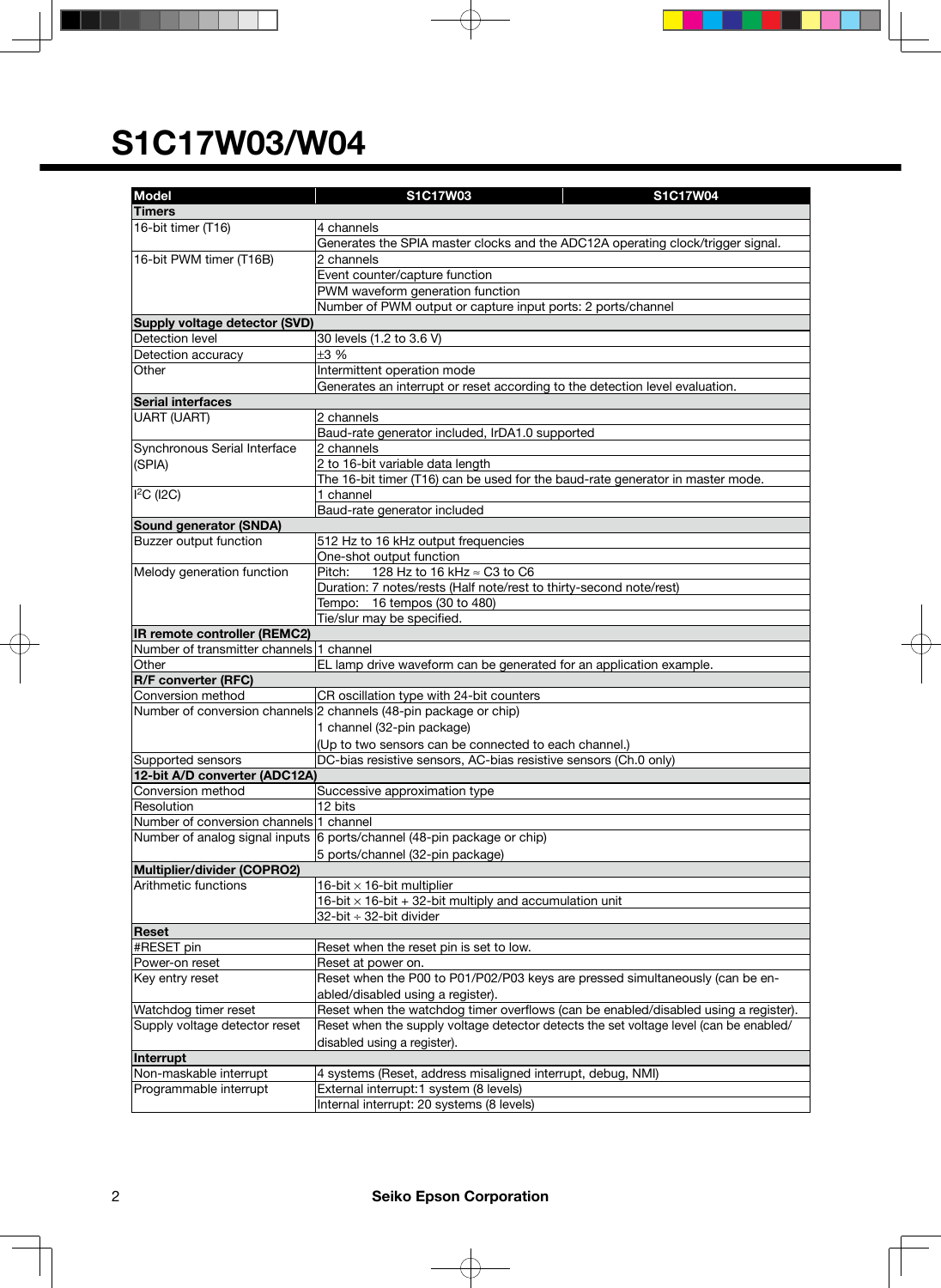| <b>Model</b>                                               | S1C17W03<br>S1C17W04                                                                                      |  |  |  |  |  |
|------------------------------------------------------------|-----------------------------------------------------------------------------------------------------------|--|--|--|--|--|
| Power supply voltage                                       |                                                                                                           |  |  |  |  |  |
| V <sub>DD</sub> operating voltage                          | 1.2 to 3.6 V                                                                                              |  |  |  |  |  |
|                                                            | V <sub>DD</sub> operating voltage for Flash 1.8 to 3.6 V (VPP = 7.5 V external power supply is required.) |  |  |  |  |  |
| programming                                                |                                                                                                           |  |  |  |  |  |
|                                                            | V <sub>DD</sub> operating voltage for super $\vert$ 2.5 to 3.6 V (48-pin package or chip)                 |  |  |  |  |  |
| economy mode                                               |                                                                                                           |  |  |  |  |  |
|                                                            | VDDA analog operating voltage   1.2 to 3.6 V (Power supply for P3[5:0] and P4[5:4] ports)                 |  |  |  |  |  |
| V <sub>DDA</sub> analog operating voltage for 1.8 to 3.6 V |                                                                                                           |  |  |  |  |  |
| A/D conversion                                             |                                                                                                           |  |  |  |  |  |
| <b>Operating temperature</b>                               |                                                                                                           |  |  |  |  |  |
| Operating temperature range                                | -40 to 85 $^{\circ}$ C                                                                                    |  |  |  |  |  |
| Current consumption (Typ. value)                           |                                                                                                           |  |  |  |  |  |
| <b>SLEEP</b> mode                                          | $0.15 \mu A$                                                                                              |  |  |  |  |  |
|                                                            | $IOSC = OFF$ , $OSC1 = OFF$ , $OSC3 = OFF$                                                                |  |  |  |  |  |
| HALT mode                                                  | $0.5 \mu A$                                                                                               |  |  |  |  |  |
|                                                            | $OSC1 = 32$ kHz, RTC = ON                                                                                 |  |  |  |  |  |
|                                                            | 0.3 µA (48-pin package or chip)                                                                           |  |  |  |  |  |
|                                                            | $OSC1 = 32$ kHz, RTC = ON, super economy mode                                                             |  |  |  |  |  |
| <b>RUN</b> mode                                            | 8 µA                                                                                                      |  |  |  |  |  |
|                                                            | $OSC1 = 32$ kHz, RTC = ON, CPU = OSC1                                                                     |  |  |  |  |  |
|                                                            | 4 µA (48-pin package or chip)                                                                             |  |  |  |  |  |
|                                                            | OSC1 = 32 kHz, RTC = ON, CPU = OSC1, super economy mode                                                   |  |  |  |  |  |
|                                                            | 250 µA                                                                                                    |  |  |  |  |  |
|                                                            | OSC3 = 1 MHz (ceramic oscillator), OSC1 = 32 kHz, RTC = ON, CPU = OSC3                                    |  |  |  |  |  |
| <b>Shipping form</b>                                       |                                                                                                           |  |  |  |  |  |
| 1                                                          | TQFP12-48pin (Lead pitch: 0.5 mm)                                                                         |  |  |  |  |  |
| $\overline{\mathbf{c}}$                                    | SQFN5-32pin (Lead pitch: 0.5 mm)                                                                          |  |  |  |  |  |
| $\overline{3}$                                             | Die form (Pad pitch: 80 µm (min.))                                                                        |  |  |  |  |  |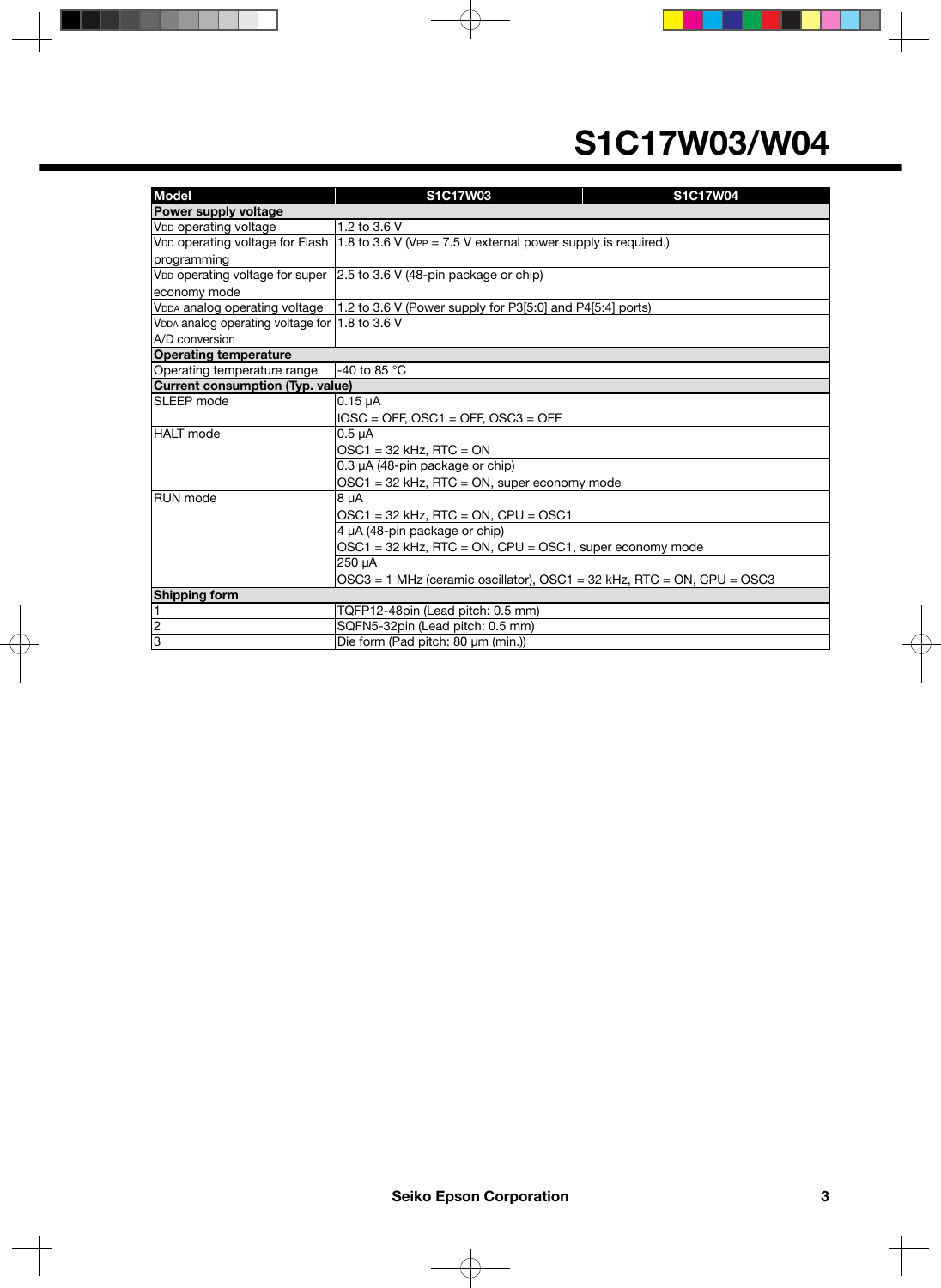## ■ **BLOCK DIAGRAM**



\* These pins do not exist in the 32-pin package.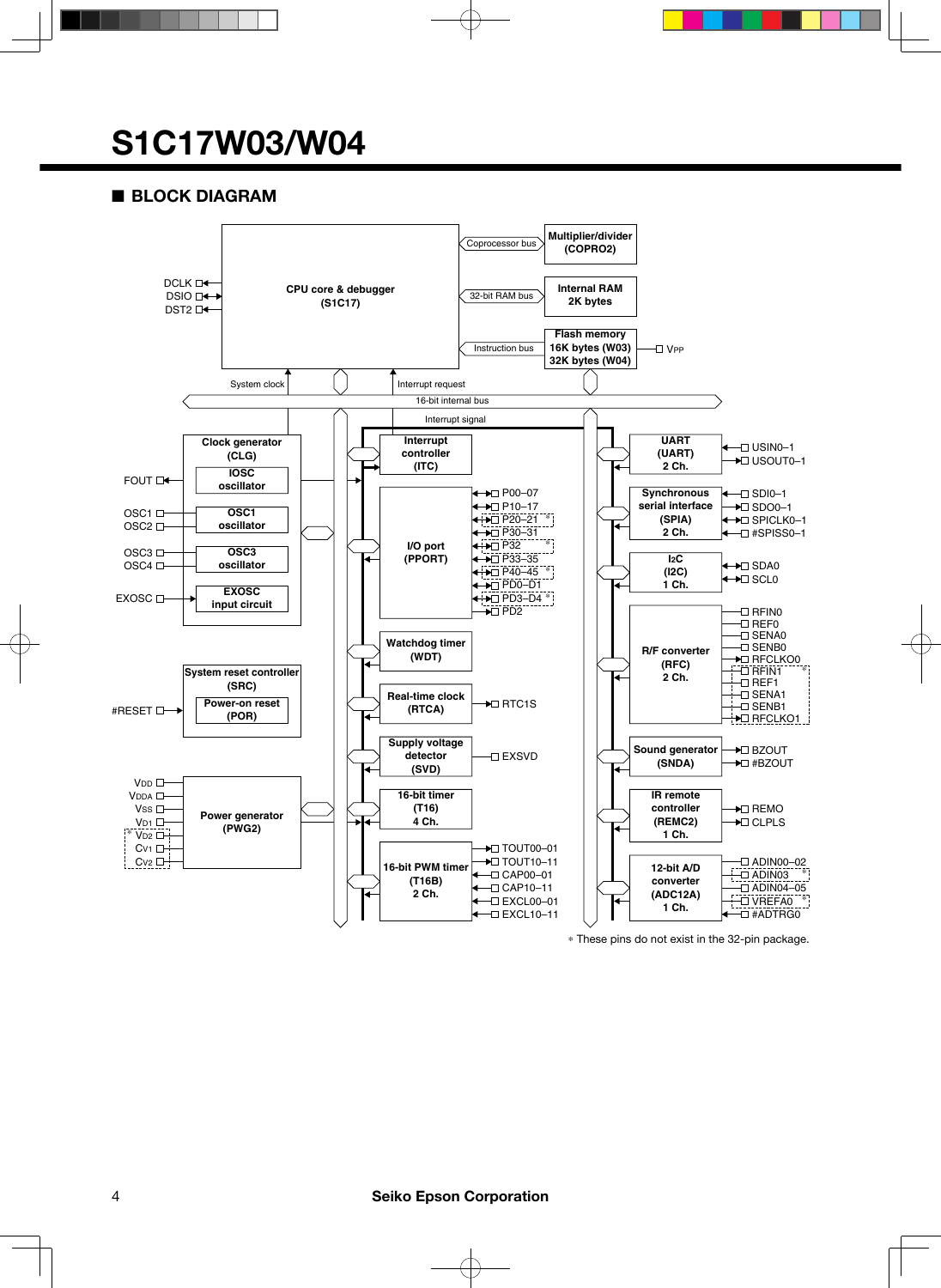## ■ **PIN CONFIGURATION DIAGRAMS**

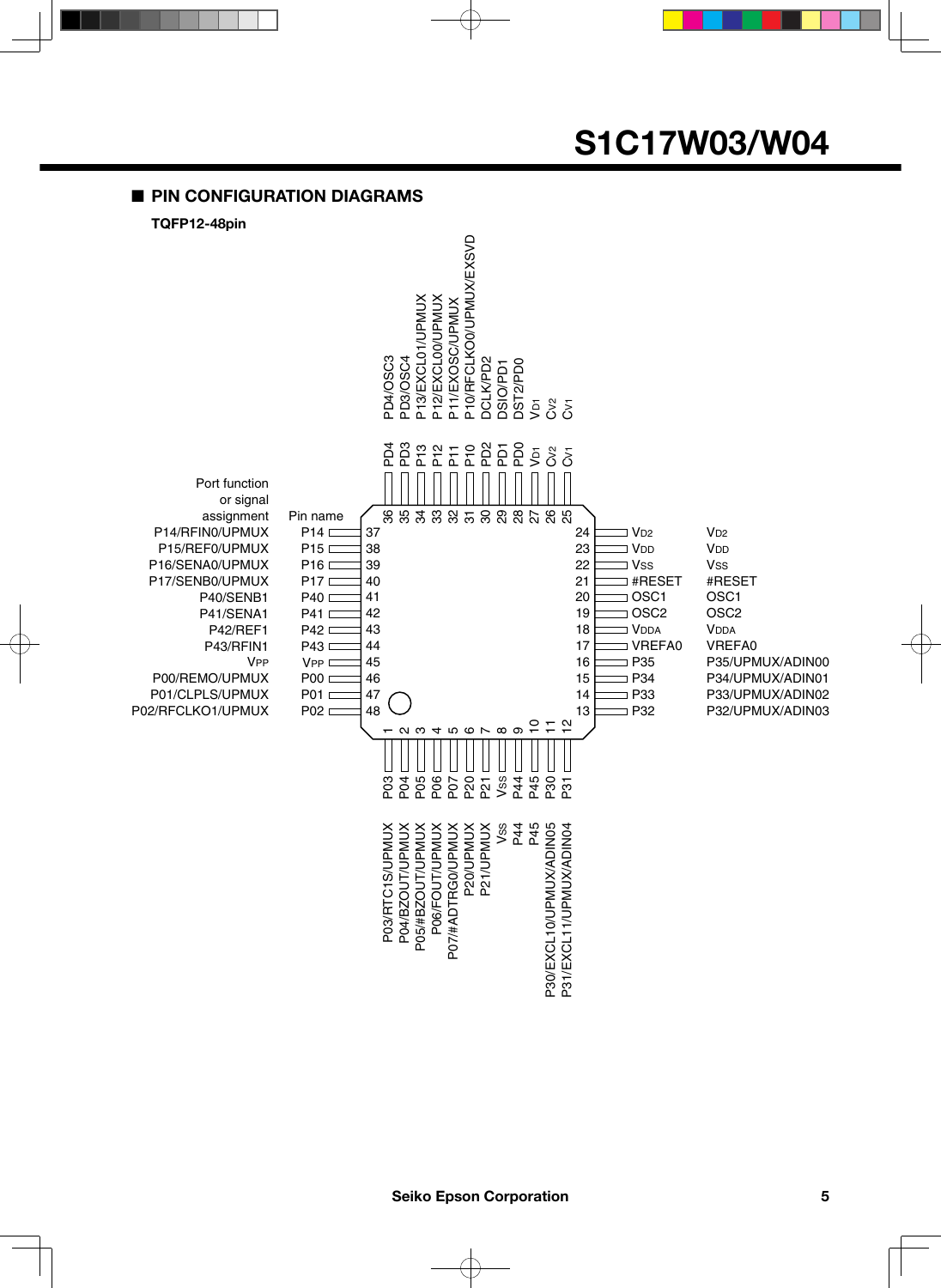**SQFN5-32pin**

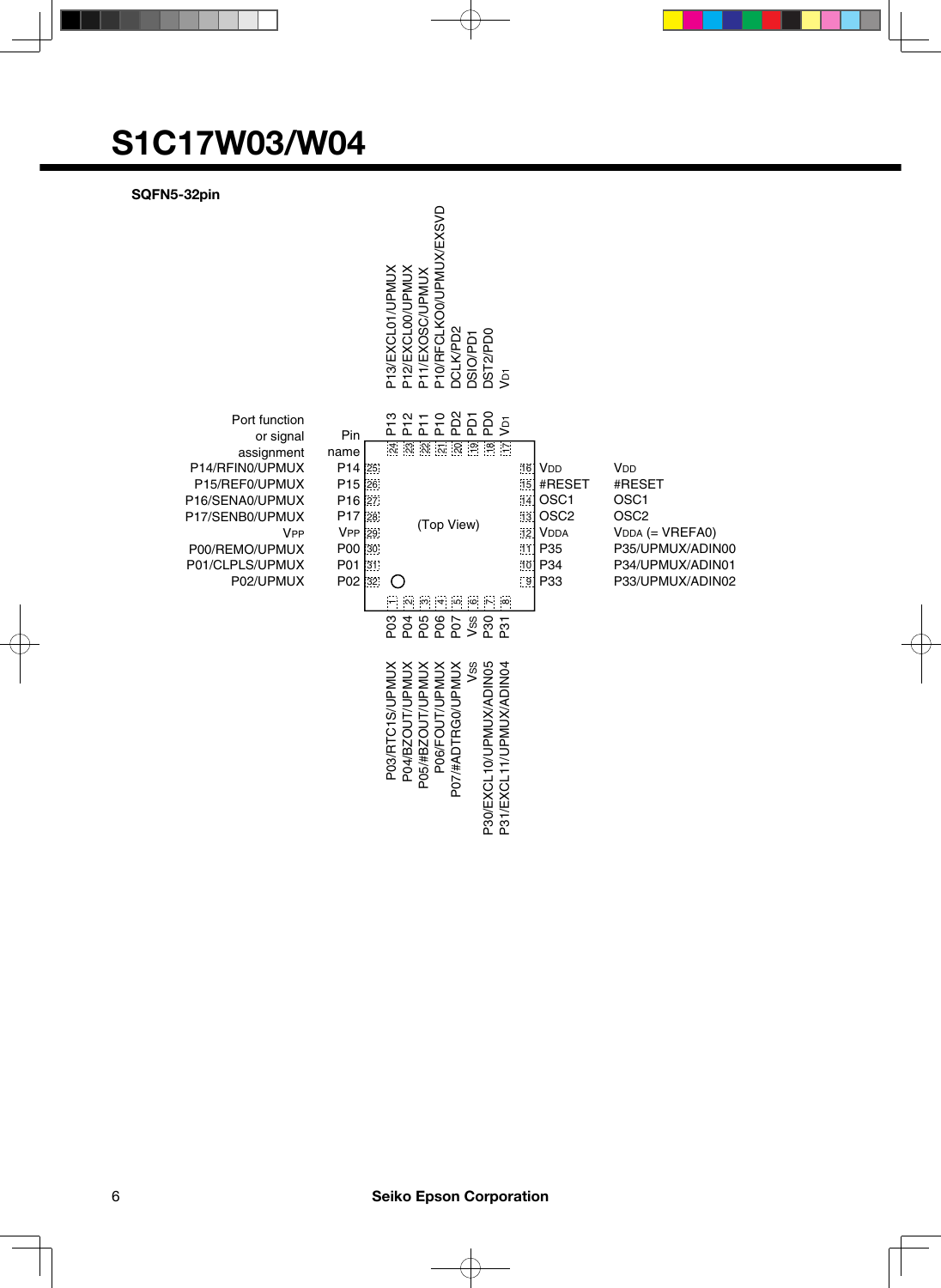

**Seiko Epson Corporation 7**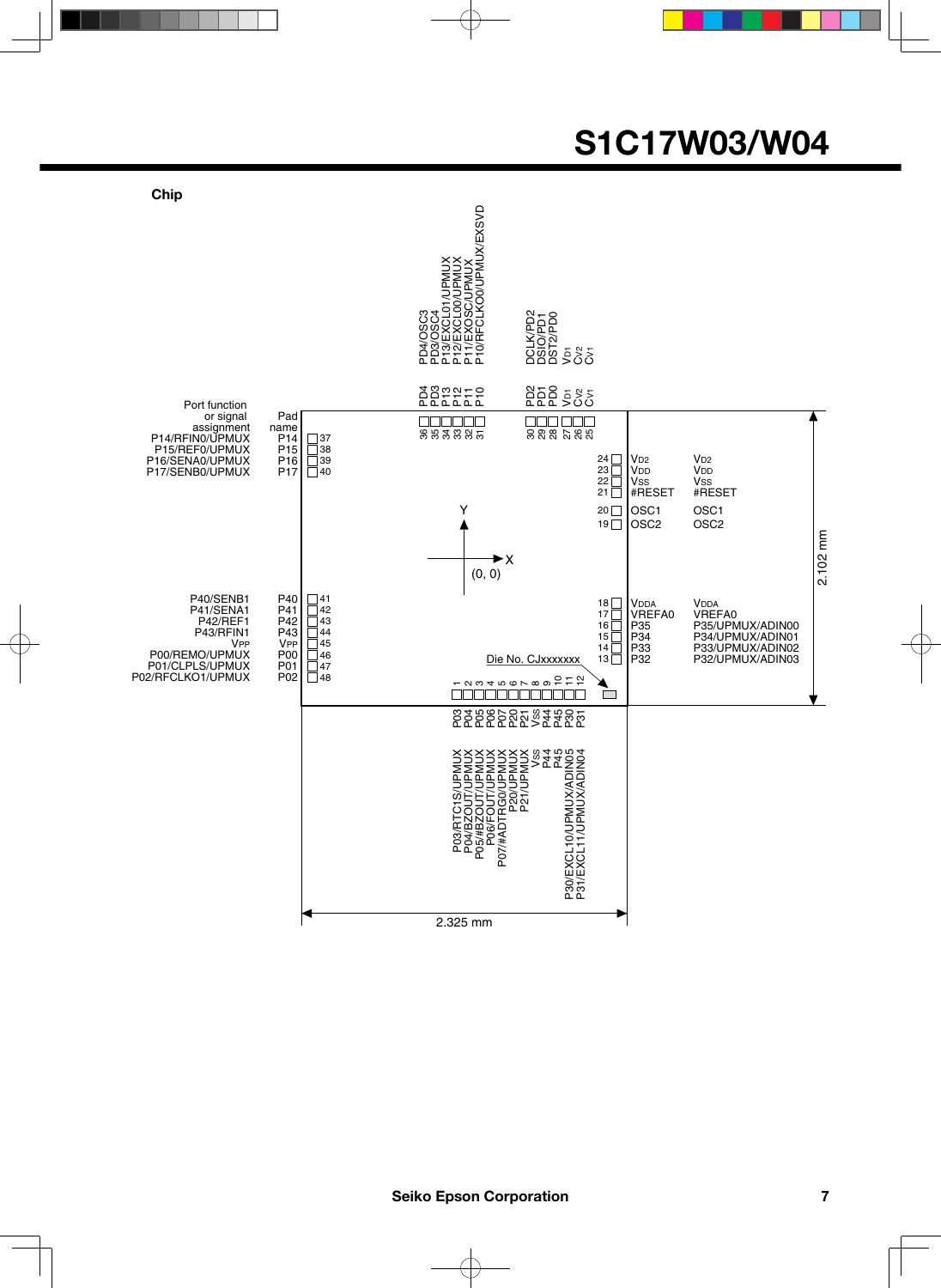## ■ **PIN DESCRIPTIONS**

#### **Symbol meanings**

Assigned signal: The signal listed at the top of each pin is assigned in the initial state. The pin function must be switched via software to assign another signal (see the "I/O Ports" chapter).

| I/O:                          |             | $=$ Input                                |
|-------------------------------|-------------|------------------------------------------|
|                               | O           | $=$ Output                               |
|                               | I/O         | = Input/output                           |
|                               | Р           | $=$ Power supply                         |
|                               | A           | = Analog signal                          |
|                               | Hi-Z        | $=$ High impedance state                 |
| Initial state:                | l (Pull-up) | $=$ Input with pulled up                 |
|                               |             | $I$ (Pull-down) = lnput with pulled down |
|                               | $Hi-Z$      | $=$ High impedance state                 |
|                               | O(H)        | $=$ High level output                    |
|                               | O (L)       | $=$ Low level output                     |
| Tolerant fail-safe structure: |             |                                          |
|                               |             | حة المتحدة حاجة المتحدة المتحدة وكانت    |

 $\checkmark$  = Over voltage tolerant fail-safe type I/O cell included (see the "I/O Ports" chapter) The over voltage tolerant fail-safe type I/O cell allows interfacing without passing unnecessary current even if a voltage exceeding VDD is applied to the port. Also unnecessary current is not consumed when the port is externally biased without supplying V<sub>DD</sub>.

| Pin/pad<br>name           | <b>Assigned</b><br>signal | $l/O$                   | <b>Initial</b><br>state  | <b>Tolerant</b><br>fail-safe<br>structure | <b>Function</b>                                     |                          | 48-pin/Chip             |
|---------------------------|---------------------------|-------------------------|--------------------------|-------------------------------------------|-----------------------------------------------------|--------------------------|-------------------------|
| V <sub>DD</sub>           | V <sub>DD</sub>           | P                       | $\overline{\phantom{0}}$ |                                           | Power supply (+)                                    | ✓                        | $\overline{\checkmark}$ |
| <b>VDDA</b>               | <b>VDDA</b>               | P                       | $\overline{\phantom{0}}$ | $\equiv$                                  | Analog power supply (+)                             | ✓                        | ✓                       |
| $\overline{\mathsf{Vss}}$ | Vss                       | P                       |                          | $\overline{\phantom{0}}$                  | <b>GND</b>                                          | ✓                        | ✓                       |
| <b>V<sub>PP</sub></b>     | V <sub>PP</sub>           | P                       | $\equiv$                 | $\equiv$                                  | Power supply for Flash programming                  | ✓                        | ✓                       |
| V <sub>D1</sub>           | V <sub>D1</sub>           | A                       | $\overline{\phantom{0}}$ | $\overline{\phantom{0}}$                  | DC-DC converter output                              | ✓                        | ✓                       |
| $V_{D2}$                  | $V_{D2}$                  | A                       | $\qquad \qquad -$        | $\overline{\phantom{0}}$                  | DC-DC converter stabilization capacitor connect pin | $\overline{\phantom{0}}$ | ✓                       |
| $Cv1-2$                   | $Cv1-2$                   | A                       | $\overline{\phantom{0}}$ | $\overline{\phantom{0}}$                  | DC-DC converter charge pump capacitor connect pins  | $\overline{\phantom{0}}$ | ✓                       |
| OSC <sub>1</sub>          | OSC1                      | A                       |                          | $\overline{\phantom{0}}$                  | OSC1 oscillator circuit input                       | ✓                        | ✓                       |
| OSC <sub>2</sub>          | OSC <sub>2</sub>          | $\overline{\mathsf{A}}$ | $\overline{\phantom{0}}$ | $\overline{\phantom{0}}$                  | OSC1 oscillator circuit output                      | ✓                        | $\checkmark$            |
| VREFA0                    | VREFA0                    | A                       |                          | $\overline{\phantom{0}}$                  | 12-bit A/D converter Ch.0 reference voltage input   | $\overline{\phantom{0}}$ | ✓                       |
| #RESET                    | #RESET                    |                         | I (Pull-up)              | $\overline{\phantom{0}}$                  | Reset input                                         | ✓                        | $\checkmark$            |
| P00                       | P00                       | 1/O                     | $Hi-Z$                   |                                           | I/O port                                            | ✓                        | ✓                       |
|                           | <b>REMO</b>               | $\circ$                 |                          |                                           | IR remote controller transmit data output           | ✓                        | ✓                       |
|                           | <b>UPMUX</b>              | 1/O                     |                          |                                           | User-selected I/O (universal port multiplexer)      | ✓                        | ✓                       |
| P01                       | P01                       | 1/O                     | $Hi-Z$                   | $\overline{\phantom{0}}$                  | I/O port                                            | ✓                        | ✓                       |
|                           | <b>CLPLS</b>              | O                       |                          |                                           | IR remote controller clear pulse output             | ✓                        | ✓                       |
|                           | <b>UPMUX</b>              | 1/O                     |                          |                                           | User-selected I/O (universal port multiplexer)      | ✓                        | ✓                       |
| P02                       | P <sub>02</sub>           | 1/O                     | $Hi-Z$                   | I/O port                                  |                                                     | ✓                        | ✓                       |
|                           | RFCLKO1                   | $\circ$                 |                          |                                           | R/F converter Ch.1 clock monitor output             | $\overline{\phantom{0}}$ | ✓                       |
|                           | <b>UPMUX</b>              | 1/O                     |                          |                                           | User-selected I/O (universal port multiplexer)      | $\checkmark$             | ✓                       |
| P03                       | P03                       | 1/O                     | $Hi-Z$                   | $\overline{\phantom{0}}$                  | I/O port                                            | ✓                        | ✓                       |
|                           | RTC1S                     | O                       |                          |                                           | Real-time clock 1-second cycle pulse output         | ✓                        | ✓                       |
|                           | <b>UPMUX</b>              | 1/O                     |                          |                                           | User-selected I/O (universal port multiplexer)      | ✓                        | ✓                       |
| P04                       | P04                       | 1/O                     | $Hi-Z$                   | $\overline{\phantom{0}}$                  | I/O port                                            | ✓                        | ✓                       |
|                           | <b>BZOUT</b>              | O                       |                          |                                           | Sound generator output                              | ✓                        | $\checkmark$            |
|                           | <b>UPMUX</b>              | 1/O                     |                          |                                           | User-selected I/O (universal port multiplexer)      | ✓                        | ✓                       |
| P05                       | P05                       | 1/O                     | $Hi-Z$                   | $\overline{\phantom{0}}$                  | I/O port                                            | ✓                        | $\checkmark$            |
|                           | #BZOUT                    | $\circ$                 |                          |                                           | Sound generator inverted output                     | ✓                        | ✓                       |
|                           | <b>UPMUX</b>              | 1/O                     |                          |                                           | User-selected I/O (universal port multiplexer)      | ✓                        | ✓                       |
| P06                       | P06                       | 1/O                     | $Hi-Z$                   | $\overline{\phantom{0}}$                  | I/O port                                            | ✓                        | ✓                       |
|                           | <b>FOUT</b>               | O                       |                          |                                           | Clock external output                               | ✓                        | ✓                       |
|                           | <b>UPMUX</b>              | 1/O                     |                          |                                           | User-selected I/O (universal port multiplexer)      | ✓                        | ✓                       |
| P07                       | P07                       | 1/O                     | $Hi-Z$                   |                                           | I/O port                                            | ✓                        | ✓                       |
|                           | #ADTRG0                   | $\mathbf{I}$            |                          |                                           | 12-bit A/D converter Ch.0 trigger input             | ✓                        | ✓                       |
|                           | <b>UPMUX</b>              | $\overline{1/O}$        |                          |                                           | User-selected I/O (universal port multiplexer)      |                          |                         |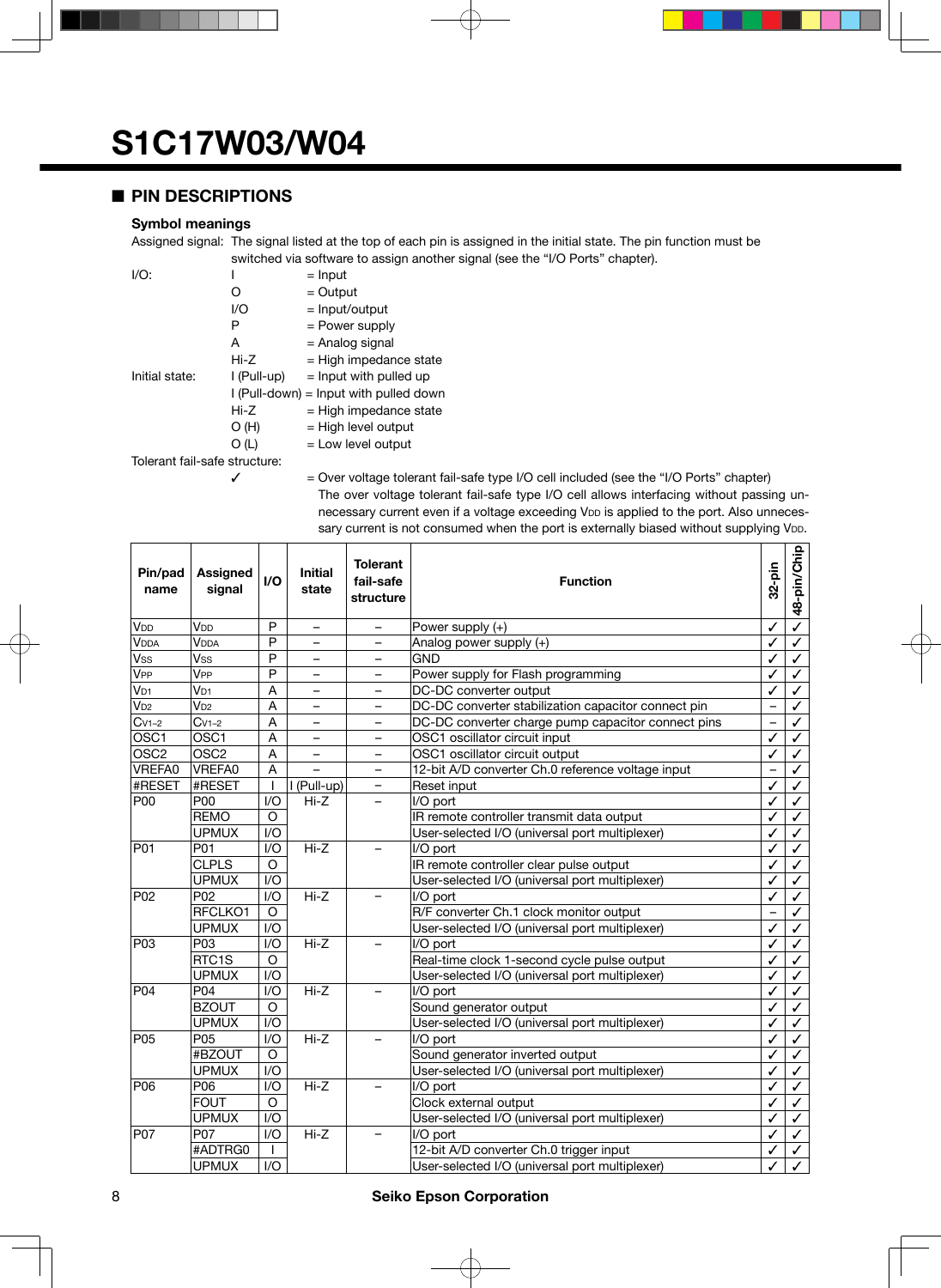| Pin/pad<br>name  | <b>Assigned</b><br>signal | I/O          | <b>Initial</b><br>state | <b>Tolerant</b><br>fail-safe<br>structure | <b>Function</b>                                         |                          | 48-pin/Chip<br>32-pin        |                              |
|------------------|---------------------------|--------------|-------------------------|-------------------------------------------|---------------------------------------------------------|--------------------------|------------------------------|------------------------------|
| P <sub>10</sub>  | P10                       | I/O          | $Hi-Z$                  |                                           | I/O port                                                | ✓                        | $\overline{\checkmark}$      |                              |
|                  | RFCLKO0                   | O            |                         |                                           | R/F converter Ch.0 clock monitor output                 | ✓                        | $\checkmark$                 |                              |
|                  | <b>UPMUX</b>              | 1/O          |                         |                                           | User-selected I/O (universal port multiplexer)          | ✓                        | $\checkmark$                 |                              |
|                  | <b>EXSVD</b>              | A            |                         |                                           | External power supply voltage detection input           | ✓                        | $\checkmark$                 |                              |
| P11              | P11                       | 1/O          | $Hi-Z$                  | $\overline{\phantom{0}}$                  | I/O port                                                | ✓                        | $\checkmark$                 |                              |
|                  | <b>EXOSC</b>              | $\mathbf{I}$ |                         |                                           | Clock generator external clock input                    |                          | $\checkmark$                 |                              |
|                  | <b>UPMUX</b>              | I/O          |                         |                                           | User-selected I/O (universal port multiplexer)          |                          | $\checkmark$                 |                              |
| P <sub>12</sub>  | P <sub>12</sub>           | I/O          | $Hi-Z$                  | $\overline{\phantom{0}}$                  | I/O port                                                | ✓                        | $\checkmark$                 |                              |
|                  | EXCL00                    | $\mathbf{I}$ |                         |                                           | 16-bit PWM timer Ch.0 event counter input 0             | ✓<br>✓                   | $\checkmark$                 |                              |
|                  | <b>UPMUX</b>              | I/O          |                         |                                           | User-selected I/O (universal port multiplexer)          |                          | $\checkmark$                 |                              |
| P13              | P <sub>13</sub>           | I/O          | $Hi-Z$                  |                                           | I/O port                                                | ✓                        | $\checkmark$                 |                              |
|                  | EXCL01                    |              |                         |                                           | 16-bit PWM timer Ch.0 event counter input 1             | ✓                        | $\checkmark$                 |                              |
|                  | <b>UPMUX</b>              | 1/O          |                         |                                           | User-selected I/O (universal port multiplexer)          | ✓                        | $\checkmark$                 |                              |
| $\overline{P}14$ | P <sub>14</sub>           | I/O          | $Hi-Z$                  | $\overline{\phantom{0}}$                  | I/O port                                                | ✓                        | $\checkmark$                 |                              |
|                  | <b>RFIN0</b>              | A            |                         |                                           | R/F converter Ch.0 oscillation input                    | ✓                        | $\checkmark$                 |                              |
|                  | <b>UPMUX</b>              | I/O          |                         |                                           | User-selected I/O (universal port multiplexer)          | ✓                        | $\checkmark$                 |                              |
| PI5              | P <sub>15</sub>           | I/O          | $Hi-Z$                  | $\overline{\phantom{0}}$                  | I/O port                                                | ✓                        | $\checkmark$                 |                              |
|                  | REF <sub>0</sub>          | Α            |                         |                                           | R/F converter Ch.0 reference oscillator pin             | ✓                        | $\checkmark$                 |                              |
|                  | <b>UPMUX</b>              | I/O          |                         |                                           | User-selected I/O (universal port multiplexer)          | ✓                        | $\checkmark$                 |                              |
| P <sub>16</sub>  | P16                       | I/O          | $Hi-Z$                  |                                           | I/O port                                                | ✓                        | $\checkmark$                 |                              |
|                  | SENA0                     | A            |                         |                                           | R/F converter Ch.0 sensor A oscillator pin              | ✓                        | $\checkmark$                 |                              |
|                  | <b>UPMUX</b>              | 1/O          |                         |                                           | User-selected I/O (universal port multiplexer)          | $\checkmark$             | $\checkmark$                 |                              |
| P <sub>17</sub>  | P <sub>17</sub>           | I/O          | $Hi-Z$                  | $\overline{\phantom{0}}$                  | I/O port                                                | $\checkmark$             | $\checkmark$                 |                              |
|                  | SENB0                     | Α            |                         |                                           | R/F converter Ch.0 sensor B oscillator pin              | ✓                        |                              | $\checkmark$                 |
|                  | <b>UPMUX</b>              | I/O          |                         |                                           | User-selected I/O (universal port multiplexer)          | ✓                        | $\checkmark$                 |                              |
| P20              | P <sub>20</sub>           | I/O          | $Hi-Z$                  |                                           | I/O port                                                | $\overline{\phantom{0}}$ | $\checkmark$                 |                              |
|                  | <b>UPMUX</b>              | I/O          |                         |                                           | User-selected I/O (universal port multiplexer)          | $\qquad \qquad -$        | $\checkmark$                 |                              |
| P21              | P <sub>21</sub>           | I/O          | $Hi-Z$                  |                                           | I/O port                                                |                          | $\checkmark$                 |                              |
|                  | <b>UPMUX</b>              | 1/O          |                         |                                           | User-selected I/O (universal port multiplexer)          |                          | $\checkmark$                 |                              |
| P30              | P30                       | I/O          | $Hi-Z$                  | $\overline{\phantom{0}}$                  | I/O port                                                | $\checkmark$             | $\checkmark$                 |                              |
|                  | EXCL10                    | $\mathbf{I}$ |                         |                                           | 16-bit PWM timer Ch.1 event counter input 0             | ✓                        | $\checkmark$                 |                              |
|                  | <b>UPMUX</b>              | 1/O          |                         |                                           | User-selected I/O (universal port multiplexer)          | ✓                        | $\checkmark$                 |                              |
|                  | ADIN05                    | A<br>I/O     | $Hi-Z$                  |                                           | 12-bit A/D converter Ch.0 analog signal input 5         | ✓                        |                              | $\checkmark$                 |
| P31              | P31<br>EXCL11             |              |                         |                                           | I/O port<br>16-bit PWM timer Ch.1 event counter input 1 | ✓<br>✓                   | $\checkmark$<br>$\checkmark$ |                              |
|                  | <b>UPMUX</b>              | I/O          |                         |                                           | User-selected I/O (universal port multiplexer)          | ✓                        |                              |                              |
|                  | ADIN04                    | A            |                         |                                           | 12-bit A/D converter Ch.0 analog signal input 4         | ✓                        |                              | $\checkmark$<br>$\checkmark$ |
| P32              | P32                       | I/O          | $Hi-Z$                  | $\overline{\phantom{0}}$                  | I/O port                                                |                          |                              | $\checkmark$                 |
|                  | <b>UPMUX</b>              | I/O          |                         |                                           | User-selected I/O (universal port multiplexer)          | $\overline{\phantom{0}}$ | $\checkmark$                 |                              |
|                  | ADIN03                    | Α            |                         |                                           | 12-bit A/D converter Ch.0 analog signal input 3         | $\qquad \qquad -$        | $\checkmark$                 |                              |
| P33              | P33                       | I/O          | $Hi-Z$                  | $\overline{\phantom{0}}$                  | I/O port                                                | $\checkmark$             | $\checkmark$                 |                              |
|                  | <b>UPMUX</b>              | I/O          |                         |                                           | User-selected I/O (universal port multiplexer)          | ✓                        | $\checkmark$                 |                              |
|                  | ADIN02                    | Α            |                         |                                           | 12-bit A/D converter Ch.0 analog signal input 2         | ✓                        | $\checkmark$                 |                              |
| P34              | P34                       | I/O          | Hi-Z                    |                                           | I/O port                                                | ✓                        | $\checkmark$                 |                              |
|                  | <b>UPMUX</b>              | I/O          |                         |                                           | User-selected I/O (universal port multiplexer)          | ✓                        | $\checkmark$                 |                              |
|                  | ADIN01                    | A            |                         |                                           | 12-bit A/D converter Ch.0 analog signal input 1         | ✓                        | $\checkmark$                 |                              |
| P35              | P35                       | I/O          | Hi-Z                    | $\overline{\phantom{0}}$                  | I/O port                                                | $\checkmark$             | $\checkmark$                 |                              |
|                  | <b>UPMUX</b>              | I/O          |                         |                                           | User-selected I/O (universal port multiplexer)          | ✓                        | $\checkmark$                 |                              |
|                  | ADIN00                    | A            |                         |                                           | 12-bit A/D converter Ch.0 analog signal input 0         | ✓                        |                              | ✓                            |
| P40              | P40                       | I/O          | Hi-Z                    | $\overline{\phantom{0}}$                  | I/O port                                                |                          | ✓                            |                              |
|                  | SENB1                     | A            |                         |                                           | R/F converter Ch.1 sensor B oscillator pin              | $\overline{\phantom{0}}$ | ✓                            |                              |
| P41              | P41                       | I/O          | Hi-Z                    |                                           | I/O port                                                | $\overline{\phantom{0}}$ | $\checkmark$                 |                              |
|                  | SENA1                     | Α            |                         |                                           | R/F converter Ch.1 sensor A oscillator pin              |                          | ✓                            |                              |
| P42              | P42                       | I/O          | $Hi-Z$                  | $\overline{\phantom{0}}$                  | I/O port                                                |                          | $\checkmark$                 |                              |
|                  | REF1                      | Α            |                         |                                           | R/F converter Ch.1 reference oscillator pin             | $\equiv$                 | $\checkmark$                 |                              |
| P43              | P43                       | I/O          | Hi-Z                    | -                                         | I/O port                                                | $\qquad \qquad -$        | $\checkmark$                 |                              |
|                  | RFIN1                     | A            |                         |                                           | R/F converter Ch.1 oscillation input                    |                          |                              | $\checkmark$                 |